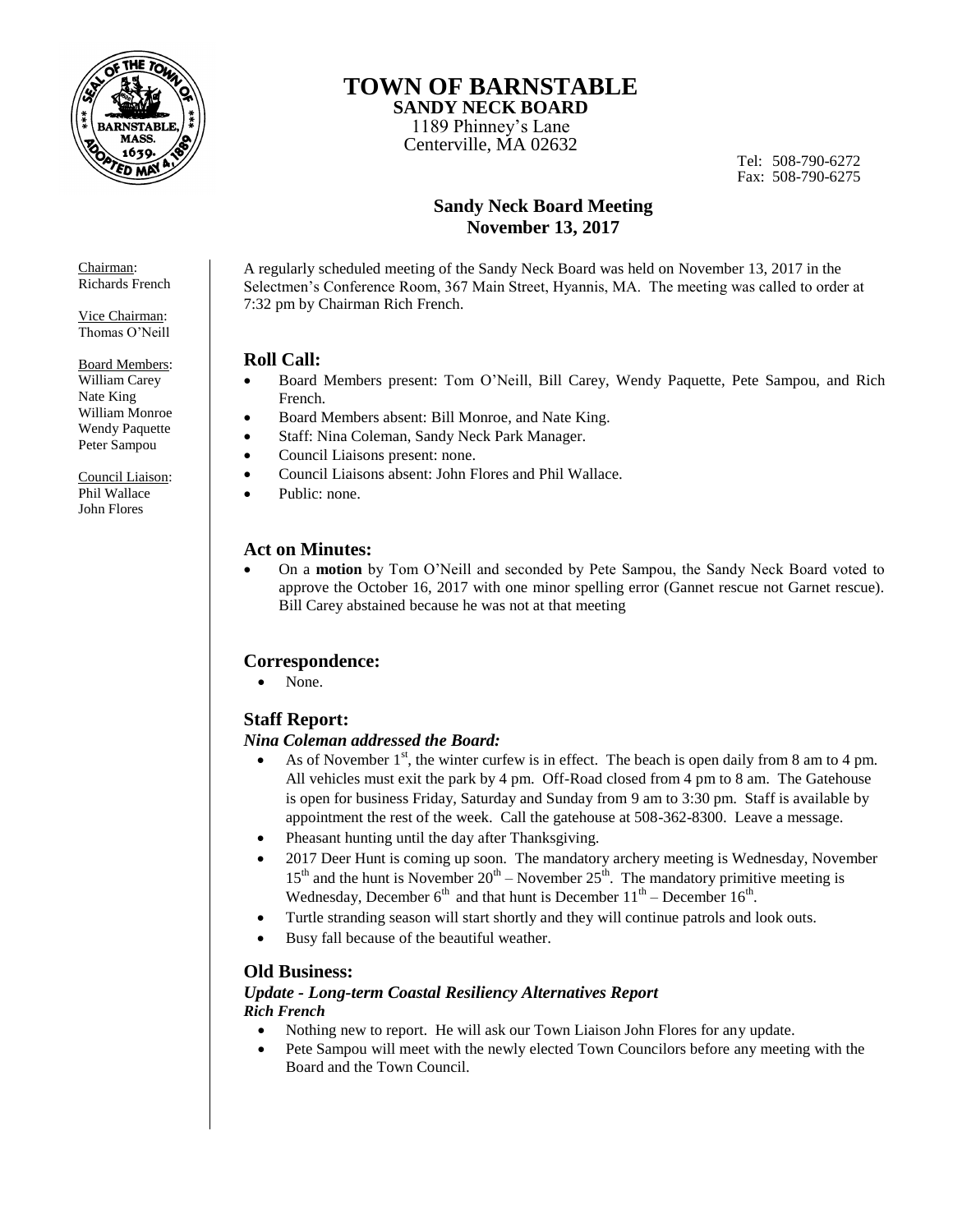### **New Business:**  *2017 Annual Report Nina Coleman addressed the Board and presented the following report:*

### **Piping Plover**

|                                  | 2013 | 2014 | 2015 | 2016 | 2017 |
|----------------------------------|------|------|------|------|------|
| <b>Total Pairs (Total Count)</b> |      |      | 40   | 34   | 28   |
| Number of Eggs                   | 169  | 15   | 142  | 206  | 159  |
| <b>Eggs Hatched</b>              |      |      |      |      |      |
| <b>Chicks Fledged</b>            |      | 42   |      |      |      |

Over seven  $(9^+)$  miles of symbolic fencing installed for plover habitat protection.

### **Diamondback Terrapin**

|                         | <b>2013</b> | 2014  | 2015  | 2016 | 2017 |
|-------------------------|-------------|-------|-------|------|------|
| # of Nests Head Started |             |       |       |      |      |
| $#$ of Nests Capped     |             | 1 つ 1 | 1 2 2 | 124  | 139  |

|                                  | 2013 | 2014 | 2015 | 2016 | 2017 |
|----------------------------------|------|------|------|------|------|
| Number of Nests                  |      | 153  | 147  | 176  | 202  |
| <b>Number of Nests Predated</b>  |      |      |      |      | 124  |
| <b>Potentially Hatched Nests</b> |      | 142  | 133  | 155  |      |

Diamondback Terrapins Head-Started: 65 turtles in 23 organizations.

### **Terns:**

|                     | 2013 | 2014          | 2015 | 2016 | 2017 |
|---------------------|------|---------------|------|------|------|
| Least Terns (pairs) |      | າາາ<br>ل کا ک | 144  |      |      |
| Common Tern (pairs) |      |               |      |      |      |

# **Stranded Sea Turtles (fall of 2016):**

5 Kemp's Ridley

0 Loggerheads

# **Wetland Restoration:**

52 isolated freshwater wetlands treated. 5 acres (approximately) of saltmash treated.

\*Restoration refers to application of herbicides on Common Reed (*Phragmites australis)* Rusty Willow (*Salix atrocinerea*) and Bittersweet (*Celastrus orbiculatus*) and mechanical removal of Purple Loosestrife (*Lythrum salicari)* and an introduced grass (*Panicum amarum ssp. amarulum*).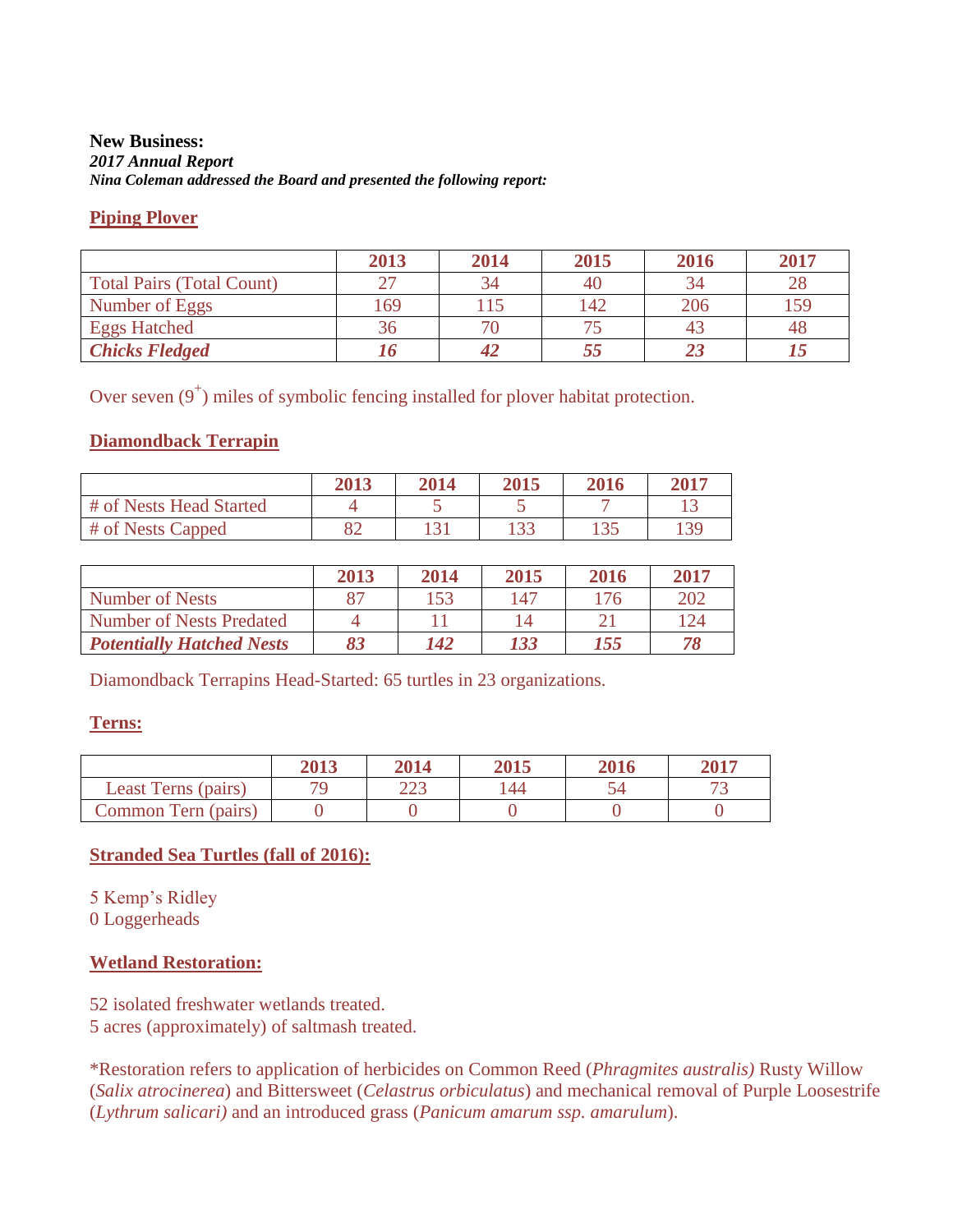# **Enforcement:**

|                        | 2014 | 2015                             | 2016                                                  | 2017 |
|------------------------|------|----------------------------------|-------------------------------------------------------|------|
| <b>Citations</b>       |      |                                  |                                                       |      |
| <b>Written Warning</b> |      |                                  |                                                       |      |
| <b>Verbal Warnings</b> |      |                                  |                                                       | 591  |
| <b>Permits Revoked</b> |      |                                  |                                                       |      |
| "No Trespass" Issued   |      | $2$ people, $3$ dogs $\parallel$ | 5 people, $1 \text{ dog}$   4 people, $1 \text{ dog}$ |      |

### **Hunting**

Pheasant Hunt: October 14-November 25 (estimated total of 250-275 pheasant stocked) Deer Hunt: anticipated dates November 20-25 Archery, December 11-16 Black Powder

# **Revenue (fiscal year-Munis)**

|                           | <b>FY13</b> | <b>FY14</b> | <b>FY15</b> | <b>FY16</b> | <b>FY17</b> |
|---------------------------|-------------|-------------|-------------|-------------|-------------|
| Dune Fees (ORV)           | \$431,782   | \$541,363   | \$567,069   | \$725,578   | \$728,512   |
| <b>Beach Parking</b>      | \$123,634   | \$113,336   | \$116,158   | \$125,815   | \$144,880   |
| <b>Sandwich Revenue</b>   | \$41,605    | \$42,654    | \$43,711    | \$44,804    | \$45,924    |
| <b>Beach Concession</b>   | \$15,996    | \$10,500    | \$7,500     | \$4,200     | \$4,313     |
| <b>Cottage Lease Fees</b> | \$43,115    | \$37,435    | \$34,700    | \$55,800    | \$53,200    |
| <b>Parking Stickers</b>   | \$31,095    | \$58,965    | \$58,316    | \$70,135    | \$68,640    |
| Merchandise               | \$16,659    | \$24,168    | \$25,150    | \$40,017    | \$48,715    |
| Miscellaneous             | \$1,057     | \$1,130     | \$1,393     | \$1,473     | \$1,856     |
| Earnings on Investments   | \$9,643     | \$11,466    | \$10,833    | \$6,110     | \$7,191     |
| Sale of Bond              | 0           |             |             |             |             |
| <b>Total Revenue</b>      | \$714,586   | \$841,017   | \$864,830   | \$1,073,932 | \$1,103,231 |

# **Off Road Vehicle Permits (calendar year Jan.-Oct.)**

|                            | 2013  | 2014  | 2015  | 2016  | 2017  |
|----------------------------|-------|-------|-------|-------|-------|
| <b>Barnstable Resident</b> | 1,399 | 1,566 | 1606  | 1880  | 1761  |
| <b>Sandwich Resident</b>   | 863   | 932   | N/A   | N/A   | N/A   |
| Non Resident               | 1,145 | 1,389 | 2395  | 2665  | 2731  |
| <b>Property Owner</b>      | 143   | 151   | 144   | 138   | 146   |
| Total # ORV permits        | 3,550 | 4,038 | 4,145 | 4,683 | 4,770 |

|                       | 2013  | 2014  | 2015  | 2016  | 2017  |
|-----------------------|-------|-------|-------|-------|-------|
| Number Camping Nights | 5,279 | 5,847 | 6.550 | 7,282 | 5,976 |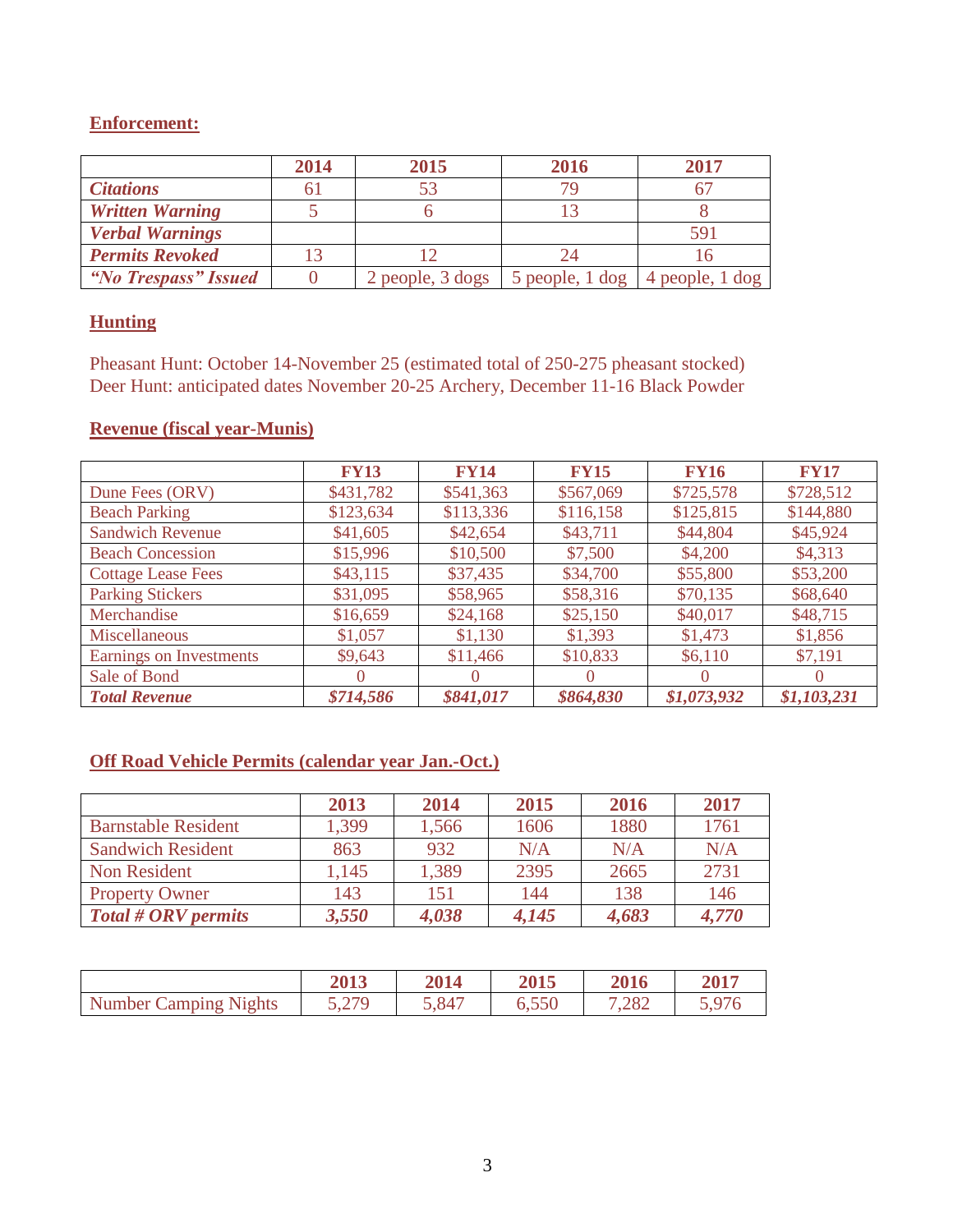# **Escorts**

|              | 2012 | 2013 | 2014 | 2015 | 2016 | 2017 |
|--------------|------|------|------|------|------|------|
| June         |      |      | 30   |      |      |      |
| July         |      |      |      |      |      |      |
| August       |      |      |      |      |      |      |
| September    |      |      |      |      |      |      |
| <b>Total</b> |      | 128  | 118  |      |      |      |

**Tent Camping:** 132 nights

**Campfire Permits for the Pubic Beach:** 607 permits

**Four-Wheel Drive Camper Tests:** 31 tests

**Trails Passes Issued**: 37 passes

**Special Permits (weddings, groups, gatherings, etc.):** 48 permits

**Daily Horse Permits:** 234 daily permits

**Walks and Talks (working with BLT and MA Audubon):** 16 events

**Turtle Talks for School Groups:** 16 classroom talks

**Beach Clean-ups (working with MBBA and Coast sweep):** 2 events

**Junior Ranger Programs (working with the Recreation Department**): 1 program

**Halfway House Permits:** 5 daytrips, 3 overnights

**Portable Toilets Available on the Beach:** 9 units

**The entire annual report is available on line at the Town Website. <http://streaming85.townofbarnstable.us/CablecastPublicSite/show/7387?channel=1>**